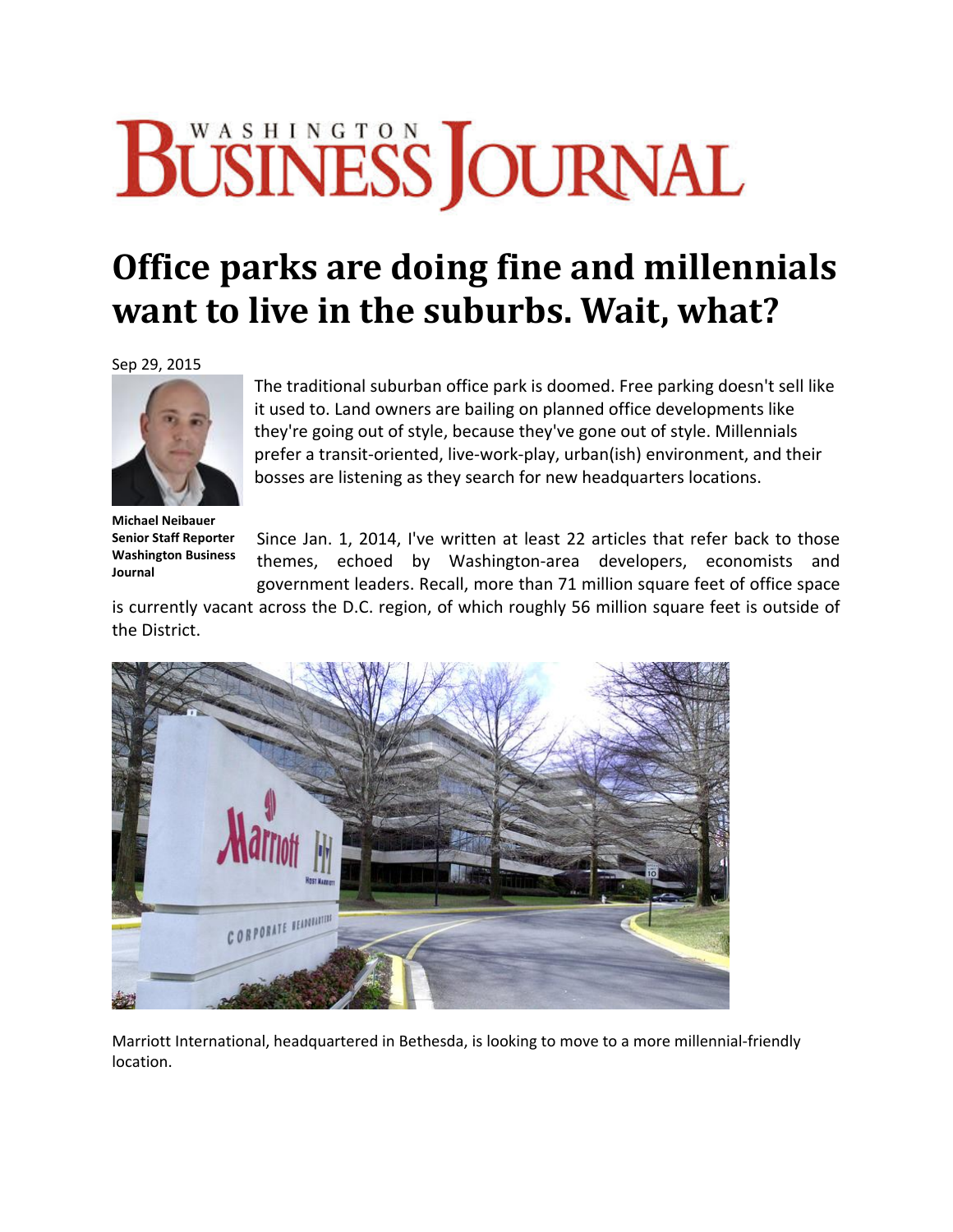So color me surprised to discover that much of what I've written is wrong, at least according to The Boyd Co. of Princeton, New Jersey, a corporate site selection consultant.

"The suburban office market is very much alive and well throughout the country," the company notes, summarizing its recent study of the cost of operating a typical corporate administrative office in top U.S. and Canada suburban markets.

And then there's this: "From Boyd's work with HR department heads, recruiters and relocation managers, the popular notion that most young Americans want to live in downtown urban enclaves is much more perception than reality."

And this: "While millennial recruits and other young transferees are not necessarily interested in golf courses and gated communities, they do like jogging trails, parks and open spaces. Millennials deep down may be suburbanites after all based on a recent survey of the National Homebuilders Association which found that 66 percent of millennials want to live in the suburbs; 24 percent want to live in rural areas; and only 10 percent prefer to live in a city center."

And this: "It's also no surprise that many downtowns are facing serious quality‐of‐life and public safety challenges ... While the downtown lure is real for many companies, it is a trend prone to overstatement. Indeed, the reports of the death of the suburban office campus have been greatly exaggerated."

Tell that to North Bethesda‐based and suburban office park‐isolated Marriott International (NASDAQ: MAR), which has kicked off a search for a new headquarters location specifically because it wants to attract younger workers. Or to the landlords of nearly a dozen mostly empty office parks in Montgomery County. Or to the owners of vacant office park‐zone land in Loudoun County. Or to builders in Tysons, who have lined up to transform virtually every office campus there into dense, urban, mixed‐use destinations.

Established 40 years ago, The Boyd Co.'s clients include Hewlett-Packard, Dell Inc., Time Inc., JP Morgan Chase, PepsiCo., Scholastic Inc. and Office Depot. John Boyd, founder and principal, said he certainly is aware of the vacant suburban office park problem. New Jersey, he said, "is the poster child for that scenario."

"But this notion that the [relocation] trend is exclusive to downtown settings is overstated," Boyd said. "It's exaggerated in the national business press."

The Boyd report lists 50 suburban office markets in the U.S. and Canada that are "increasingly on Boyd clients' radar screens," including North Bethesda and Tysons — the only two from the Washington area. Considering labor, utility, tax and travel expenses, the cost of operating a 125,000‐square‐foot typical corporate back office employing 500 workers, per Boyd, is \$41.58 million per year in North Bethesda, and \$40.87 million per year in Tysons.